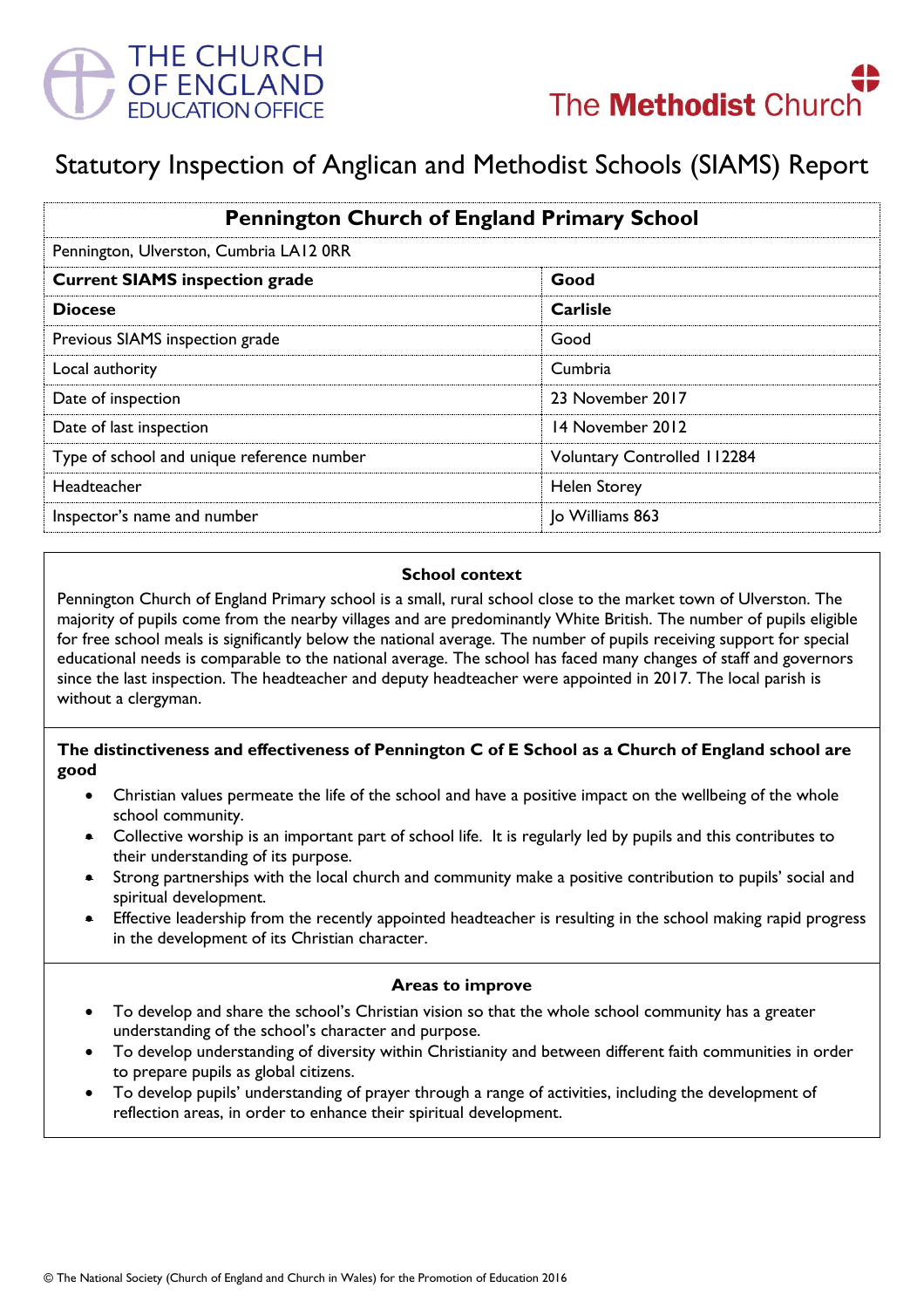# **The school, through its distinctive Christian character, is good at meeting the needs of all learners**

The school's Christian character is deeply rooted in its core Christian values, such as koinonia, friendship and trust. The value of Christian fellowship (koinonia) is developed through the school's regular 'family days'. Pupils work across classes exploring different themes, including Christian values. As a result, they gain a good understanding of the importance of Christian values. Pupils are effectively supported in their wellbeing and personal development. The caring school community supports individual pupils effectively in their times of need. The Christian ethos has a positive impact on academic standards, regardless of a pupil's starting point. This is evident in staff's high expectations for pupils' personal achievements. The Christian character of the school has a significant influence on spiritual, moral, social and cultural development. Pupils are encouraged to ask 'big questions' from an early age. A Year 1 pupil reflected, 'Why did God make himself?' He began to think about the awe and magnitude of God, concluding that it was in order for everyone else to be born. Effective relationships are a strength within the school. Parents are keen to highlight the benefits of the school's buddy system. They speak of the positive effect it has on their child's journey through school. The school's Christian character supports pupils' respect for others. One pupil commented that, 'It doesn't matter if others' opinions are different to yours, you still treat them like your friend'. Pupils demonstrate a developing knowledge of diverse communities, such as the local Buddhist community in Ulverston. However, they are unable to explain examples of diversity within the Christian faith. Religious education (RE) has a prominent place in the school curriculum. Pupils enjoy RE and its impact is evident beyond the classroom. It supports the school's Christian ethos, by helping them to understand biblical teaching about Christian values.

# **The impact of collective worship on the school community is good**

Collective worship is an important part of the school day and has a positive impact on the whole school community. It is rooted in Christian values and biblical teaching. Collective worship has a clear structure, ensuring that all worship includes key Christian elements such as prayer and a Bible reading linked to a theme. This supports pupils in planning worship effectively. For example, pupils led worship on honesty. They used a relevant Bible verse from Proverbs, 'When you tell the truth, justice is done, but lies lead to injustice.' Pupils say that collective worship helps them gain a deeper understanding of their core values. Every worship enriches pupils' spiritual development through times of quiet reflection. Prayer during collective worship is highly valued by the school community. Pupils cherish the time they have 'talking to God'. Parents sometimes share in writing prayers and reflecting on Christian values with their children. There are some opportunities for quiet prayers during the school day. However, there are few occasions for pupils to engage with private prayer and reflection. Pupils have a basic grasp of Christian traditions such as the Lord's Prayer and display some knowledge of the Christian calendar. However, they have a limited understanding of diversity within Christianity. Pupils demonstrate a good understanding of the person of Jesus Christ and of God the Father, although they are not able to explain what is meant by the Holy Trinity. There has been a significant improvement in the planning, delivery and evaluation of worship since the last inspection. This is particularly evident in pupils' leadership of worship. This is now commonplace and undertaken with thoughtfulness and confidence. Pupils evaluate worship effectively. The consistently high quality of worship is ensured by detailed plans and evaluations. In response to the previous inspection, governors have also monitored collective worship, making a helpful contribution to effective evaluation. Evaluation informs planning and results in worship being adapted to be more relevant to pupils. For example, pupils highlighted that they particularly enjoyed visitors in worship, with the result that 'Open the Book' and 'Jesters for Jesus' are now regular visitors to school. They also said that they enjoyed being more active in worship led by adults. Consequently, staff now include more role play activities in worship.

# **The effectiveness of the leadership and management of the school as a church school is good**

The new headteacher has made good progress in developing the school's Christian vision. This is rooted in Christian values. Since the last inspection the school has spent time reflecting on its vision. As a result, the whole school community has started to take ownership of its existing Christian values and those which have been added, such as honesty. The vision is expressed in the school's aspirations for the 'Pennington Child'. It states that each individual is 'able to grow and flourish … in the love and faithfulness of God'. The staff explain how this is lived out on a daily basis. They outline the significance of the school's Christian approach for the pupils; it makes them want to be the 'best versions of themselves'. Parents give many instances of the Christian values being lived out both in school and at home. For example, whilst having dinner on holiday, a girl left the table and gave her dessert to a homeless lady sitting on the pavement nearby. The Christian vision supports the school's academic standards and